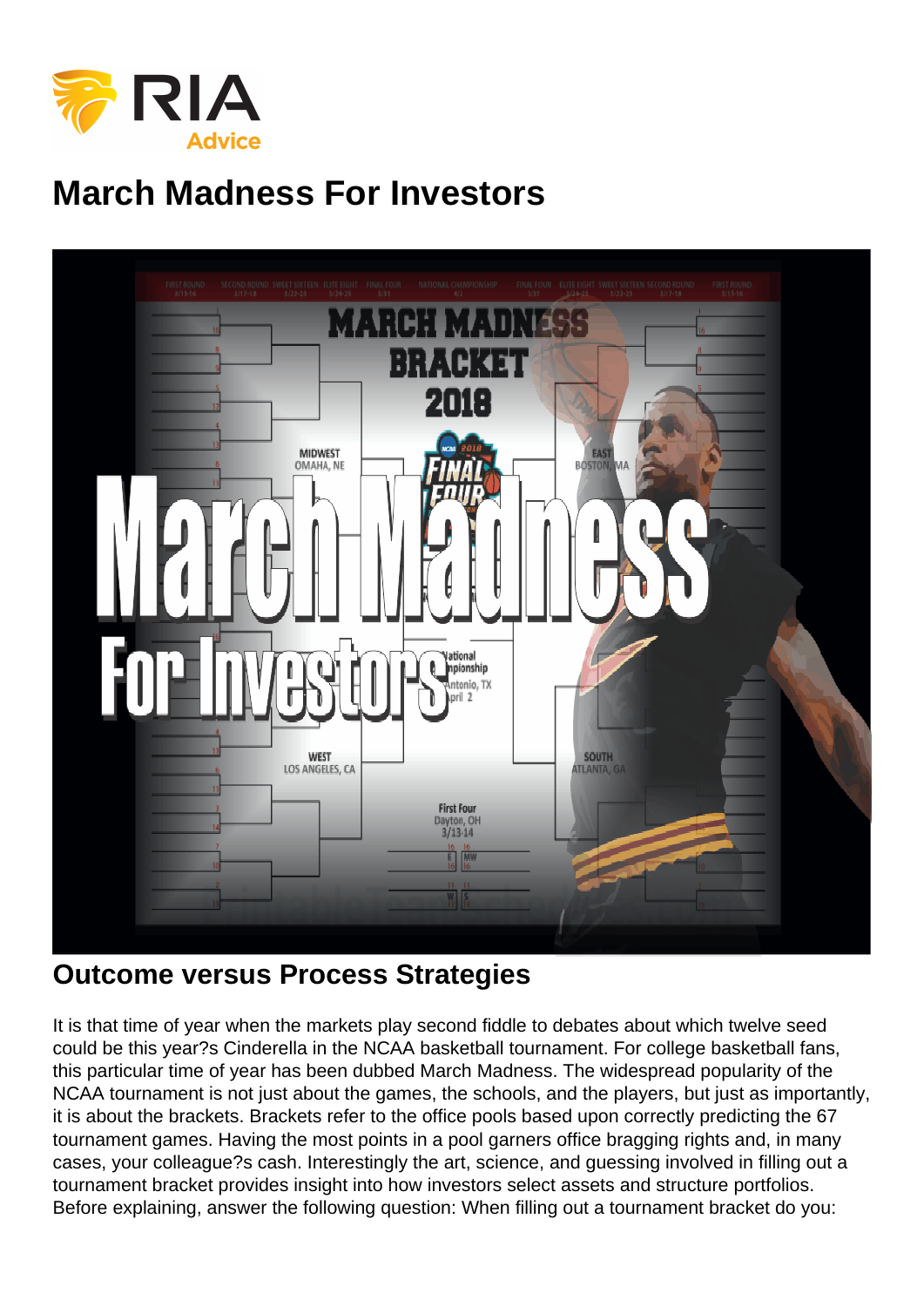A) Start by picking the expected national champion and then go back and fill out the individual games and rounds to meet that expectation?B) Analyze each opening round matchup, picking winners and advance round by round until you reach the championship game?

If you chose answer A, you fill out your pool based on a fixed notion for which team is the best in the country. In doing so, you disregard the potential path, no matter how hard, that team must take to become champions. If you went with the second answer, B, you compare each potential matchup, analyze each team?s respective records, strengths of schedule, demonstrated strengths and weaknesses, record against common opponents and even how travel and geography might affect performance. While we may have exaggerated the amount of research you conduct a bit, such a methodical game by game evaluation is repeated over and over again until a conclusion is reached about which team can win six consecutive games and become the national champion.

### Outcome Based Strategies

Outcome-based investment strategies start with an expected result, typically based on recent trends or historical averages. Investors following this strategy presume that such trends or averages, be they economic, earnings, prices or a host of other factors, will continue to occur as they have in the past. How many times have you heard Wall Street ?gurus? preach that stocks historically return 7%, and therefore a well-diversified portfolio should expect the same thing this year? Rarely do they mention corporate and economic fundamentals or valuations. Many investors blindly take the bait and fail to question the assumptions that drive the investment selection process. Pension funds have investment return assumptions which, if not realized, have negative consequences for their respective plans. Given this seemingly singular aim of the fund manager, most pension funds tend to buy assets whose expected returns in aggregate will achieve their return assumption. Accordingly, pension funds tend to be managed with outcome-based strategies. For example, consider a pension fund manager with an 8% return target that largely allocates between stocks and bonds.

Given the current yields in the table above, and therefore expectations for returns on sovereign bonds of approximately 1%, the manager must instead invest in riskier fixed income products and equities to achieve the 8% return objective. Frequently, a pension fund manager has a mandate requiring that the fund hold a certain minimum amount of sovereign bonds.? The quandary then is, how much riskier ?stuff? do they have to own in order to offset that return drag? In this instance, the manager is not allocating assets based on a value or risk/reward proposition but on a return goal. To illustrate, the \$308 billion California Public Employees Retirement System (CalPERS), the nation?s largest pension fund, has begun to shift more dramatically towards outcome-based management. In 2015, CalPERS announced that they would fire many of their active managers following repeatedly poor performance. Despite this adjustment, they still badly missed their 7.5% return target in 2015 and 2016. Desperate to right the ship, CalPERS maintains a plan to increase the amount of passive managers and index funds it uses to achieve its objectives. In speaking about recent equity allocation changes, a CalPERS spokeswoman said ?The goal is to eventually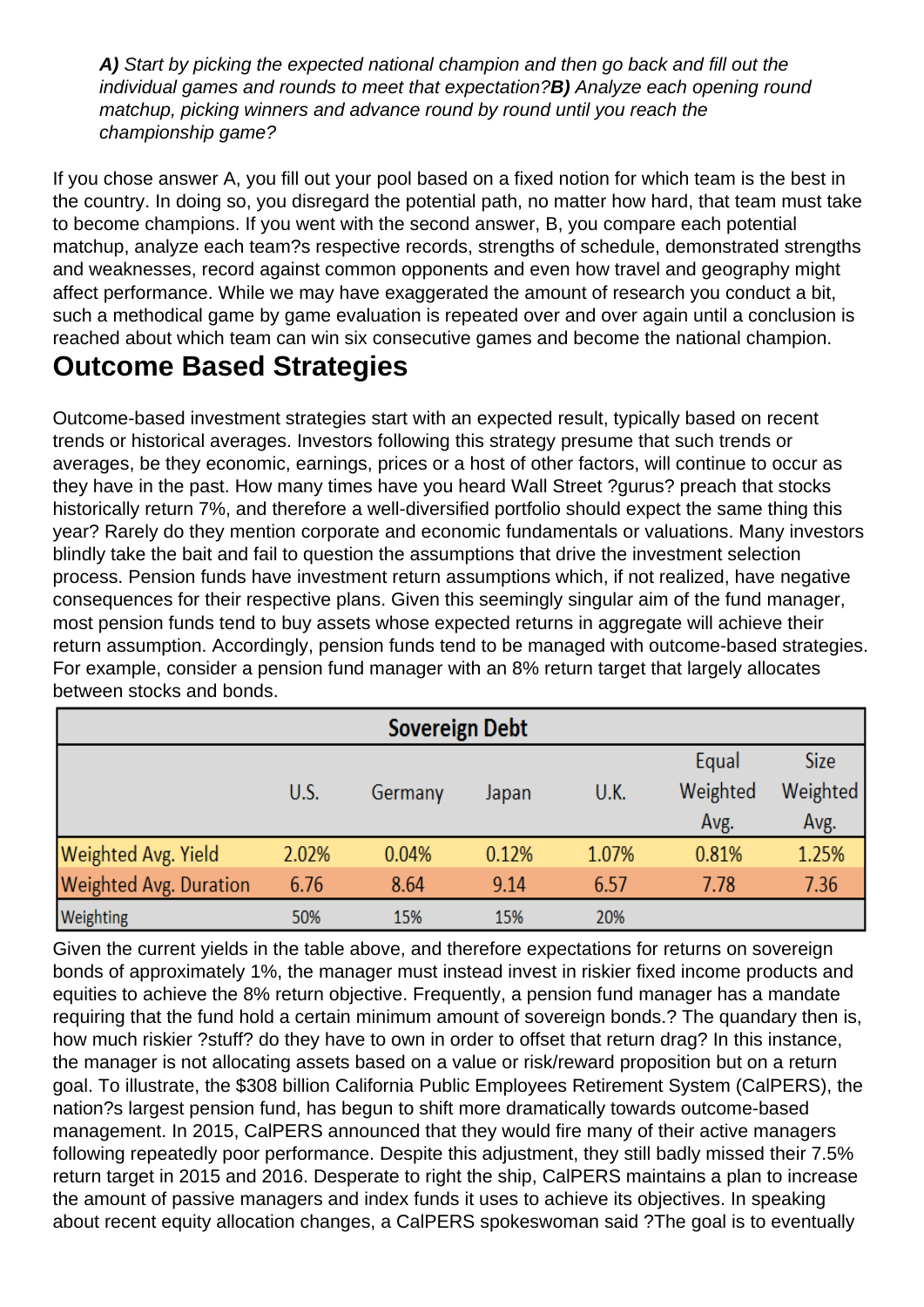get the allocation to the right mix of assets, so that the portfolio will likely deliver a 10-year return of 6.2%.? That sounds like an intelligent, well-informed comment but it is similar to saying ?I want to be in Poughkeepsie in April 2027 because the forecast is sunny and 72 degrees.? The precision of the 10-year return objective down to the tenth of a percent is the dead giveaway that the folks at CalPERS might not know what they?re doing. Outcome-based strategies sound good in theory and they are easy to implement, but the vast amount of pension funds that are grossly underfunded tells us that investment policies based on this process struggle over the long term. ? The past is no guarantee of future results? is a typical investment disclaimer. However, it is this same outcomebased methodology and logic that many investors rely upon to allocate their assets.

## Process Based Strategies

Process-based investment strategies, on the other hand, have methods that establish expectations for the factors that drive asset prices in the future. Such analysis normally includes economic forecasts, technical analysis or a bottom-up assessment of an asset?s ability to generate cash flow. Process-based investors do not just assume that yesterday?s winners will be tomorrow?s winners, nor do they diversify just for the sake of diversification. These investors have a method that helps them forecast the assets that are likely to provide the best risk/reward prospects and they deploy capital opportunistically. Well managed absolute return and value funds, at times, hold significant amounts of cash. This is not because they are enamored with cash yields per se, but because they have done significant research and cannot find assets that offer value in their opinion. These managers are not compelled to buy an asset because it ?promises? a historical return. The low yield on cash clearly creates a ?drag? on short-term returns, but when an opportunity develops, the cash on hand can be quickly deployed into cheap investments with a wider margin of safety and better probabilities of market-beating returns. This approach of subordinating the short-term demands of impatience to the long-term benefits of waiting for the fat pitch dramatically lowers the risk of a sizable loss.

### A or B?

Most NCAA basketball pool participants fill out tournament brackets starting with the opening round games and progress towards the championship match. Sure, they have biases and opinions that favor teams throughout the bracket, but at the end of the day, they have done some analysis to consider each potential matchup.? So, why do many investors use a less rigorous process in investing than they do in filling out their NCAA tournament brackets? Starting at the final game and selecting a national champion is similar to identifying a return goal of 10%, for example, and buying assets that are forecast to achieve that return. How that goal is achieved is subordinated to the pleasant but speculative idea that one will achieve it. In such an outcomebased approach, decision-making is predicated on an expected result. Considering each matchup in the NCAA tournament to ultimately determine the winner applies a process-oriented approach. Each of the 67 selections is based on the evaluation of comparative strengths and weaknesses of teams. The expected outcome is a result of the analysis of factors required to achieve the outcome.

### Summary

It is very likely that many people filling out brackets this year will pick Villanova. They are a favorite not only because they are the #1 overall seed, but also because they won the tournament last year. Picking Villanova to win it all may or may not be a wise choice, but picking Villanova without consideration for the other teams they might play on the path to the championship neglects thoughtful analysis. The following [table](https://docs.google.com/spreadsheets/d/1hNd4QH8GEdIMoz8TqZEWFll5b2pCAB43r5t-w2pt2y8/edit#gid=18) (courtesy invest-assist.blogspot.com and Koch Capital) is a great reminder that building a portfolio based on yesterday?s performance is a surefire way to end